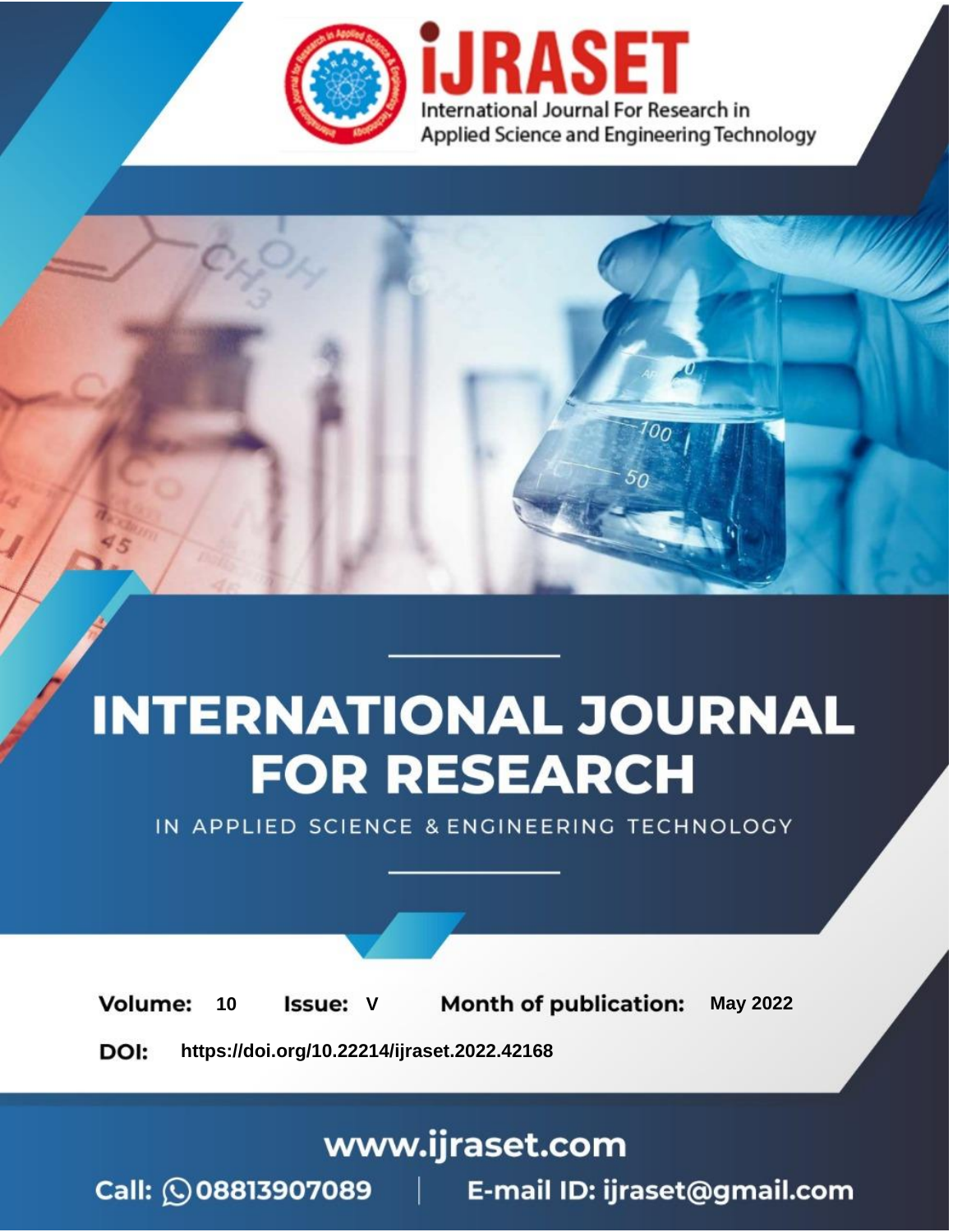

### **A Review on Design Optimization and Analysis of Brake System with Student SAE International Safety Rules**

Parikshit Pandey<sup>1</sup>, Narendra Pogul<sup>2</sup>, Shreekar Rahate<sup>3</sup>, Pankaj Sahu<sup>4</sup>, Prof. Pravin Alone<sup>5</sup> *1, 2, 3, 4Student, <sup>5</sup>Assistant Professor, Department Of Mechanical Engineering, New Horizon Institute of Technology and Management, Thane, Maharashtra, India*

*Abstract: Formula Student Competitions are held globally. In these competition students design, fabricate and compete with a formula style race car. The braking system is the most important system in a car. If the brakes fail, the Result may be disastrous. An FSAE race car brake system is different from the conventional brakes. Thus the methodology followed while designing such a braking system Is different. We as a part of an FSAE team have taken up this project to develop a Hydraulic Braking system of an FSAE car. The design of an effective braking system plays a major role in high Performance formula cars since the stopping distance and speed control during cornering are the important part of any race. Everyone wants their Car to go fast, but the braking system should be capable to stop Immediately and safely. Any car with a highly effective braking system Fills confidence in the driver. It also increases driving pleasure.*

*Keywords: callipers, Wilwood, Master cylinder, Rotors, Ansys* 

#### **I. INTRODUCTION**

Braking system Braking system is an essential part of any automobile. In passenger road vehicles braking systems are a crucial safety system that allow drivers to reduce the speed of the vehicle to avoid collisions and maintain safe travelling speeds. For race cars, the primary function of the braking system is to allow the driver to decelerate the Vehicle at the maximum rate possible. The main difference between passenger and racing vehicle Braking systems is that racing braking systems must endure much higher temperatures and stresses Throughout an entire race. In FSAE spec race cars, the typical braking system consists of a direct Acting hydraulic braking circuit acting on the brake callipers, with solid rotors attached to the hubs of the vehicle. The brake rotors are designed with cut outs such that the rotor and pad temperatures Do not exceed the limits of the materials.

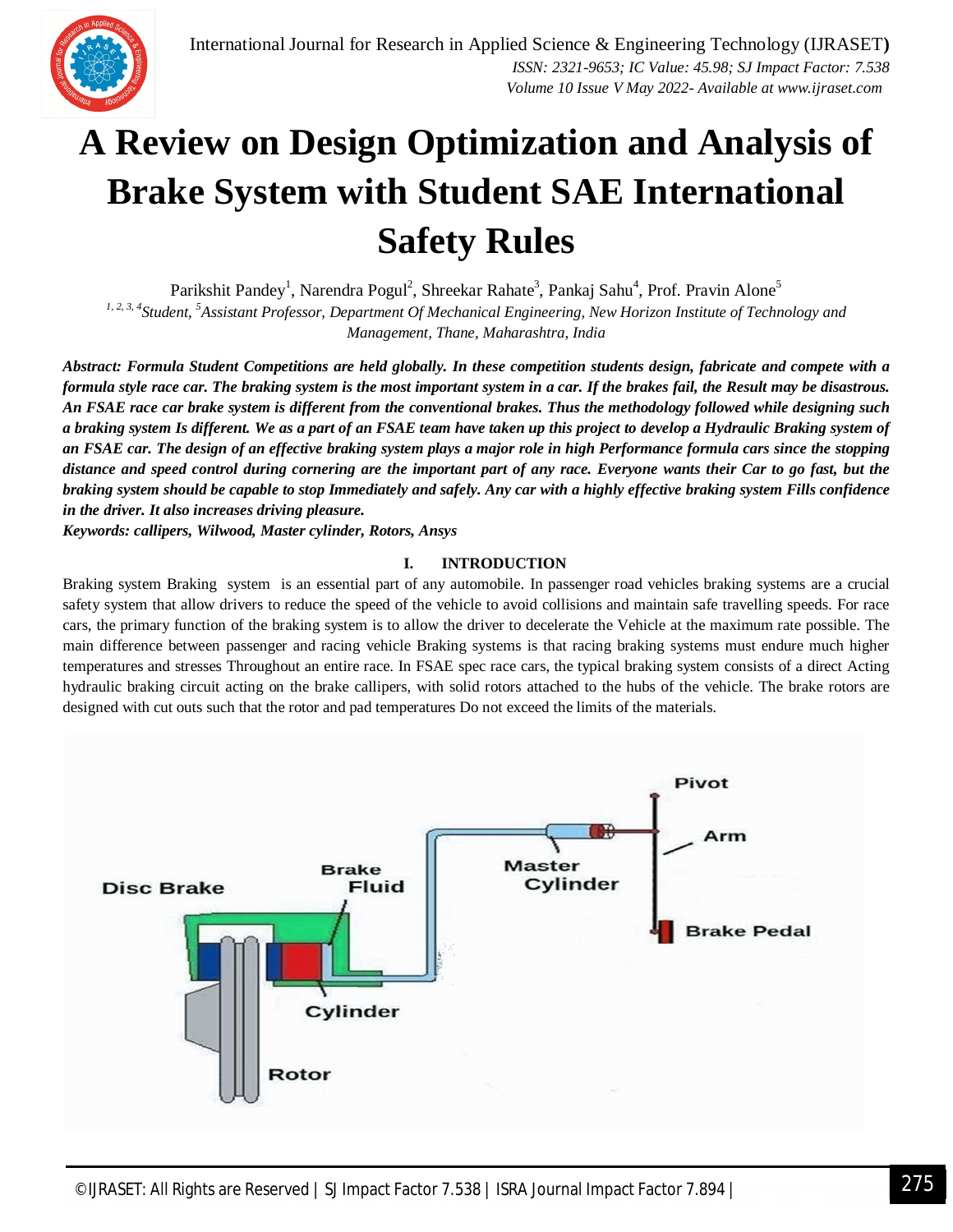

International Journal for Research in Applied Science & Engineering Technology (IJRASET**)**  *ISSN: 2321-9653; IC Value: 45.98; SJ Impact Factor: 7.538 Volume 10 Issue V May 2022- Available at www.ijraset.com*

A brake is a device used to generate an artificial frictional which is applied to moving member of the machine, for stopping motion. For the execution of the braking operation, the brakes pad and disc absorb the kinetic energy from the wheel. The energy absorbed By brake is generating heat. This heat is passing into the atmosphere and stops the vehicle, so the braking system should have the Following ability;

- *1)* The brake disc having the ability to transfer heat to the atmosphere and maintain a constant temperature to improve the Performance of the disc.
- *2)* Anti-wear property of the brakes must be good.
- *3)* The driver must have had proper control of the vehicle during brake applied and the vehicle should not skid.
- *4)* The brakes must be having enough power to stop the vehicle with in a minimum distance in case emergency.

#### **II. LITERATURE REVIEW**

- *1)* Vivek Singh Negi, Nayan Deshpande Volume 4 issue 11 November (2017): The braking system contribute majorly in terms of safety and handling. Importance of reliable braking system in any vehicle is paramount. The common goal of designing braking system is to implement a fully effective braking system in allocated space. The energy conversion, transforming kinetic energy in heat is achieved by fiction between brake rotor and pads. The components use in system has selected according to their limitations and specifications like Master cylinder Their various types of master cylinder provided but Tandem master cylinder provides split circuiting for each pair of wheels. This allows driver to break even if one of the circuits fails due to leakage. Hence, tandem master cylinder was selected. Brake rotors-There are two types of brakes, viz. disc brakes and drum brakes. Disc brakes are widely used since they are more efficient. They are better in heat dissipation and cool relatively quickly. The material used for rotor is Stainless steel of grade 410. Brake Callipers-Due to dynamic weight transfer, more braking force is required at the front as compared to rear. The brake force distribution required is 70 % in front and 30 % in rear. Brake Pedal Box-The mounting of brake pedal, along with acceleration pedal should use packaging space wisely. One of the important considerations while placing pedal box is that driver should be able to reach both pedals comfortably. The length of pedal is defined by pedal ratio to be used.
- *2)* Mohd Usama, Gagan Singhal, "Design and Analysis of Braking System for FSAE", International Journal for Scientific Research & Development, Volume:06, Issue: 02 2018, ISSN (online): 2321-0613.-we cannot hold control on it and ultimately accidents would occur. So, each and every motor vehicle requires a reliable braking system. So, for this we have to verify the design of braking system on the basis of calculation. When we go for designing of braking system the first problem comes into mind- "From where the calculation should be started? For better controllability of vehicle, it is essential that all the four wheels should be locked-up at the same time. Maximum braking efficiency can be achieved only at particular barking ratio. The second objective of this is to find out the compatibility of the APACHE RTR 180 brake disc (rear) on the basis of structural and thermal analysis. The brake system must be capable of locking all four wheels during the test. The brake pedal shall be designed to withstand a force of 2000 N without any failure of the brake system or pedal box The kinetic energy of vehicle gets dissipated into atmosphere through the brake disc and it is achieved by intense rubbing action between brake disc and pads. So, brake disc should be capable enough to withstand under such extreme conditions.
- *3)* Rohit Kawada, Gaurav Pardeshi, Sagar Jadhav, Amar Jadhav, "Design and Analysis of Brake System of a Single Seat Race Car", International Journal of Research in Engineering and Technology, Volume:07, Issue: 03 March 2020, EISSN: 2395- 0056.According to them Fundamentals of vehicle statics and dynamics were kept in the core of designing. They used SOLIDWORKS and ANSYS for analysis of brake disc, considering structural and thermal stresses. They kept all the discs as identical and as front wheels would be subjected for maximum braking force due to weight transfer, the analysis was done for only one disc. During braking process, the disc has to save about 80-90% of kinetic energy of vehicle as heat, only 10% to 20% thermal energy dissipated as convection and radiation into the into the environment.it was observed that maximum intensity of stress and strain is located at the under-cut area of brake disc and hence maximum deformation in that area. And the factor of safety was found highly reliable according to the design. The maximum temperature that can be developed in the disc was found to be 621.14o Celsius. They concluded that a rationalized method was developed to design or select any component, especially the dimensions of brake disc. Each and every component of brake system such as brake disc, caliper, master cylinder etc. are tested under extreme condition. Various factors affecting the net heat generation and dissipation from the disc brake is determined by the generation of heat by using velocity of car.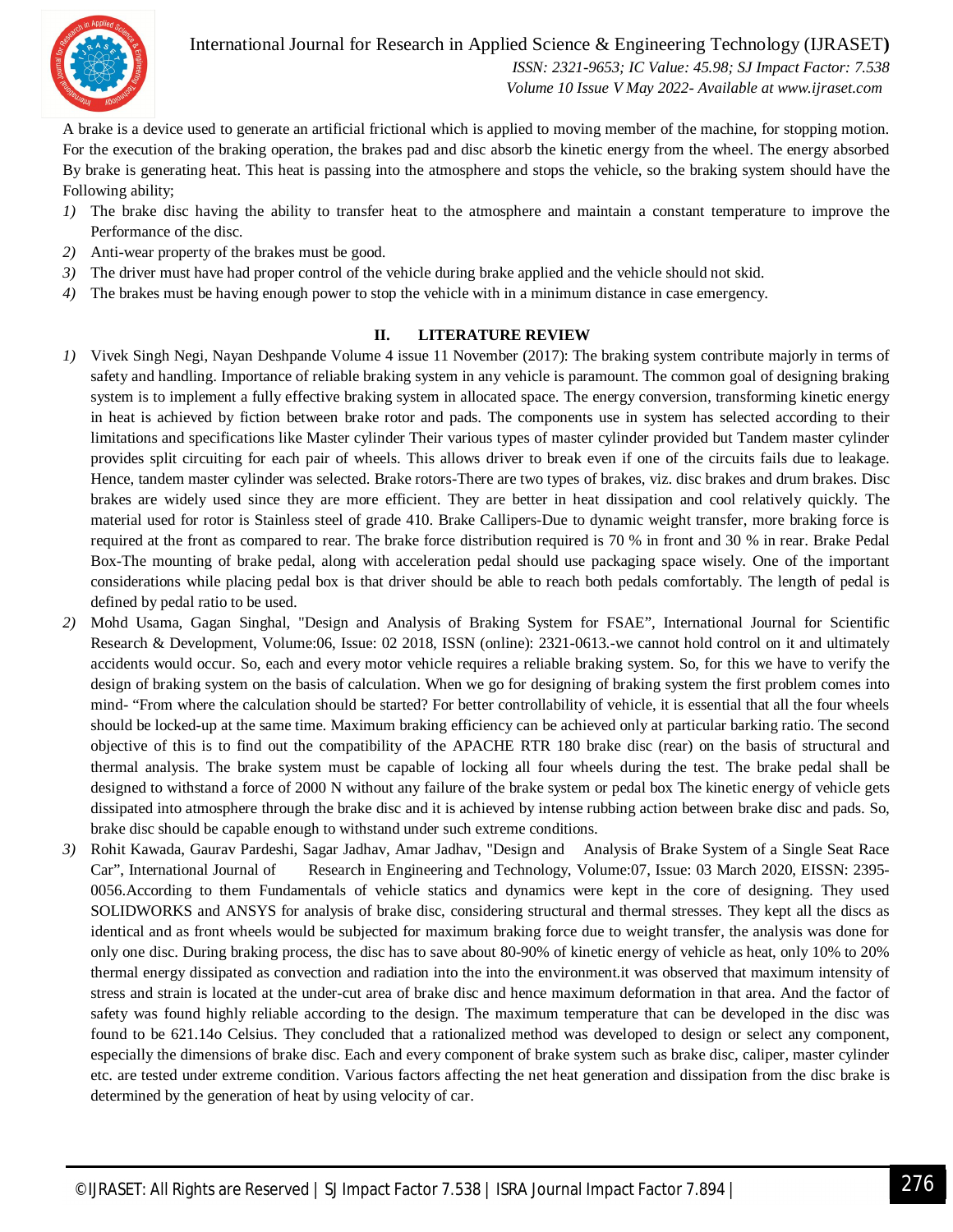

#### International Journal for Research in Applied Science & Engineering Technology (IJRASET**)**

 *ISSN: 2321-9653; IC Value: 45.98; SJ Impact Factor: 7.538 Volume 10 Issue V May 2022- Available at www.ijraset.com*

*4)* Swapnil R. Abhang, D.P. Bhaskar, "Designed Analysis of Disc Brake", International Journal of Engineering Trends and Technology (IJETT),Volume 8, Number 4, Feb 2014, ISSN: 2231-5381.-The disc brake is a wheel brake which slows rotation of the wheel by the friction caused by pushing brake pads against a brake disc with a set of callipers. The brake disc (or rotor in American English) is usually made of cast iron, but may in some cases be made of composites such as reinforced carbon– carbon or ceramic matrix composites. This is connected to the wheel and/or the axle.Friction causes the disc and attached wheel to slow or stop. Brakes convert motion to heat, and if the brakes get too hot, they become less effective, a phenomenon known as brake fade.A disc brake consists of a cast iron disc bolted to the wheel hub and a stationary housing called calliper. The calliper is connected to some stationary part of the vehicle like the axle casing or the stub axle as is cast in two parts each part containing a piston. Discs are made up mainly Gray cast iron, so discs are damaged in one of three ways: scarring, cracking, warping or excessive rusting. When a vehicle is decelerated, load is transferred to the front wheels – this means that the front brakes do most of the work in stopping the vehicle. The discs are commonly made from cast iron and a certain amount of what is known as "surface rust" is normal. Sometimes a loud noise or high-pitched squeal occurs when the brakes are applied. ANSYS is one of the useful software for design analysis in mechanical engineering. This software is based on the Finite Element Method (FEM) to simulate the working conditions of your designs and predict their behaviour. The standard disc brake two wheelers model using in Ansys, done the Thermal and Modal Analysis calculate the deflection, total heat flux, Frequency and temperature of disc brake model. This is important to understand action force and friction force on the disc brake new material, which use disc brake works more efficiently, which can help to reduce the accident that may happen in each day. We can conclude that following a systematic approach for design and analysis is helpful in creating a better design. After going through several research papers and articles we decided to designed and manufactured lightweight braking system . Material selection plays a vital role in the design and analysis process. Various factors like strength, weight to strength ratio, cost, availability should be considered while selecting the material.

#### **III. CONCLUSION**

We can conclude that following a systematic approach for design and analysis is helpful in creating a better design. After going through several research papers and articles we decided to designed and manufactured lightweight braking system. Material selection plays a vital role in the design and analysis process. Various factors like strength, weight to strength ratio, cost, availability should be considered while selecting the material.

#### **REFERENCES**

- [1] Vivek Singh Negi , Nayan Deshmukh , Amit Deshpande, "Design of Braking System of BAJA Vehicle",International Journal of advance engineering and research development,Volume:04, Issue: 11 November 2017, eISSN:. 2348-4470.
- [2] Mohd Usama , Gagan Singhal ,"Design and Analysis of Braking System for FSAE", International Journal for Scientific Research & Development, Volume:06, Issue: 02 2018, ISSN (online): 2321-0613.
- [3] Rohit Kawade, Gaurav Pardeshi, Sagar Jadhav, Amar Jadhav ,"Design and Analysis of Brake System of a Single Seat Race Car", International Journal of Research in Engineering and Technology, Volume:07, Issue: 03 March 2020, EISSN: 2395-0056.
- [4] Swapnil R. Abhang, D.P.Bhaskar, "Designed Analysis of Disc Brake", International Journal of Engineering Trends and Technology (IJETT),Volume 8, Number 4,Feb 2014,ISSN: 2231-5381.